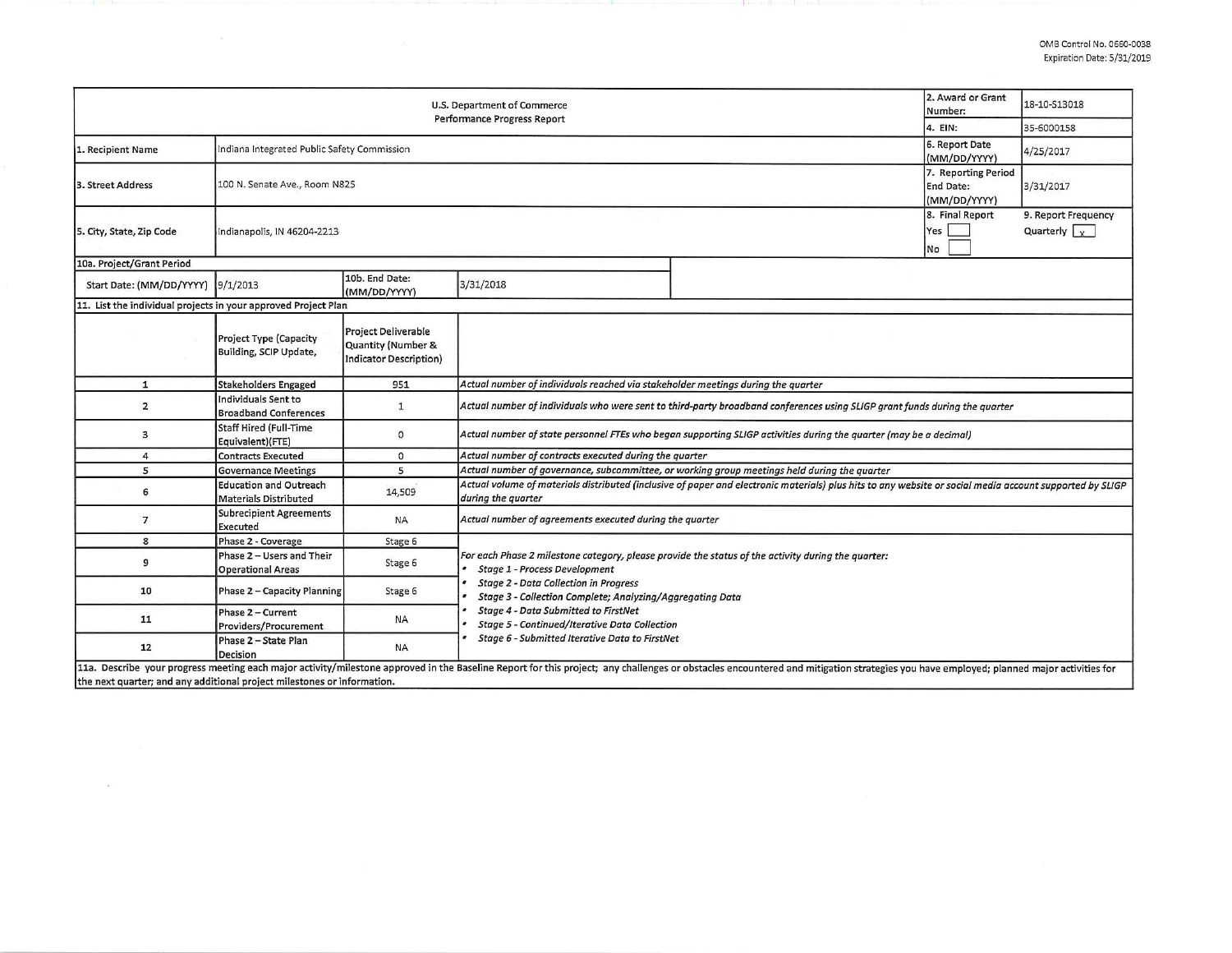1. Stakeholder Meetings – Project team members attended 25 stakeholder meetings (951 attendees) this quarter, including 12 District Planning Council (DPC) meetings, 1 first responder breakfast, 1 statewide conference (IACP 2. Broadband Conferences - One staff member attended the Michigan Interoperable Communications Conference, February 6-10, 2017. 3. Contract Executions - None 4. Governance Meetings - Five governance meetings were held in this reporting period. The Integrated Public Safety Commission (IPSC) met on March 21, 2017. The Statewide Interoperability Executive Committee (SIEC) held two conference calls on January 17, 2017 and February 21, 2017. The Indiana Broadband Executive Committee (FirstNet Co-Chairs/Key Players) held monthly meetings on February 20, 2017 and March 20, 2017. FirstNet/ broadband upda 6. Education and Outreach Materials Distributed - 14,509 materials were distributed for outreach and education: Indiana FirstNet monthly newsletters, nine regional seminars, 12 DPC meetings and Indiana FirstNet statewide c information. In addition, Indiana FirstNet Facebook had 4,212 hits during the quarter and 224 Twitter retweets (with a total of 220 Twitter followers). 5. Other Activities . Project team continues to meet weekly to discuss broadband issues, strategy and logistics. The two chairs of the Indiana Broadband Working Group (Indiana Department of Homeland Security Executive Director Bryan Langley a Chief Information Officer Dewand Neely) attended meetings at least once a month, along with other key FirstNet interested parties. • Project team released two newsletters during the quarter, introducing stakeholders to the FirstNet project and updating them on new information. These were released using the stakeholder database of 3,000+ recipients. • Project team conducted 9 Regional Seminars across the State of Indiana. Attendees included public safety personnel as well as elected officials. 6. Project team attended all NCSWIC and FirstNet/NTIA webinars and participated in the SPOC calls. 7. Planned major activities for the next quarter include: • Preparing for FirstNet draft State Plan delivery • **Conducting a regional seminar in District 4**  • Conducting a statewide conference on May 2-3, 2017 (300+ attendees have registered) • Sending monthly FirstNet newsletters through our contact database of +3,000 recipients 11b. If the project team anticipates requesting any changes to the approved Baseline Report in the next quarter, describe those below. Note that any substantive changes to the Baseline Report must be approved by the Depart Commerce before implementation. N/A llc. Provide any other information that would be useful to NTIA as it assesses this project's progress. N/A lld. Describe any success stories or best practices you have identified. Please be as specific as possible. N/A 12. Personnel 12a. If the project is not fully staffed, describe how any lack of staffing may impact the project's time line and when the project will be fully staffed. Indiana Governor Mike Pence instituted a "recalibration" effort (i.e. hiring freeze) in February 2016, which put a halt to our imminent plan to hire an Outreach Coordinator for the Northern half of the state. IPSC staff is regular attendance at meetings continues. IPSC hopes to fill the position in Q16. Additionally, the Statewide Interoperability Coordinator, Steve Skinner, retired in January, 2017. Sally Fay has been promoted to the SWIC p performing Outreach & Education and other project duties. This will not affect the project timeline, but additional hours over the estimated 50% FTE will be spent. 12b. Staffing Table - *Please include all staff that have contributed time to the project. Please do not remove individuals from this table.*  Job Title FTE% FTE% FTE% Project (s) Assigned Project (s) Assigned Change Change Change Change Change Change Change Change Change Change Change Change Change Change Change Change Change Change Change Change Change Change C Statewide Interoperability 1.50 Provides project oversight Coordinator (SWIC) Communications Director 0.50 Directs outreach program and oversee grant reporting Comptroller **Computer Computer 1.15** Computer Supports budgetary and financial requirements, including grants and RFPs Operations Manager **Disk Report** 1.005 Provides operational support Loeistics Manager 0.05 Provides technical guidance (SME) Field Coordinator **Coordination a.so Provides outreach/education** Field Coordinator **Field Coordinator 1988** O.50 Provides outreach/education Administrative Assistant 1.005 Provides administrative support for governance meetings and other project requirements Clerk 0.045 Provides clerical support Co-chair of Exec Comm (IN OHS 0.05 **Provides Governance** Dir) Co-chair of Exec Comm (CIO) 0.05 **Provides Governance**